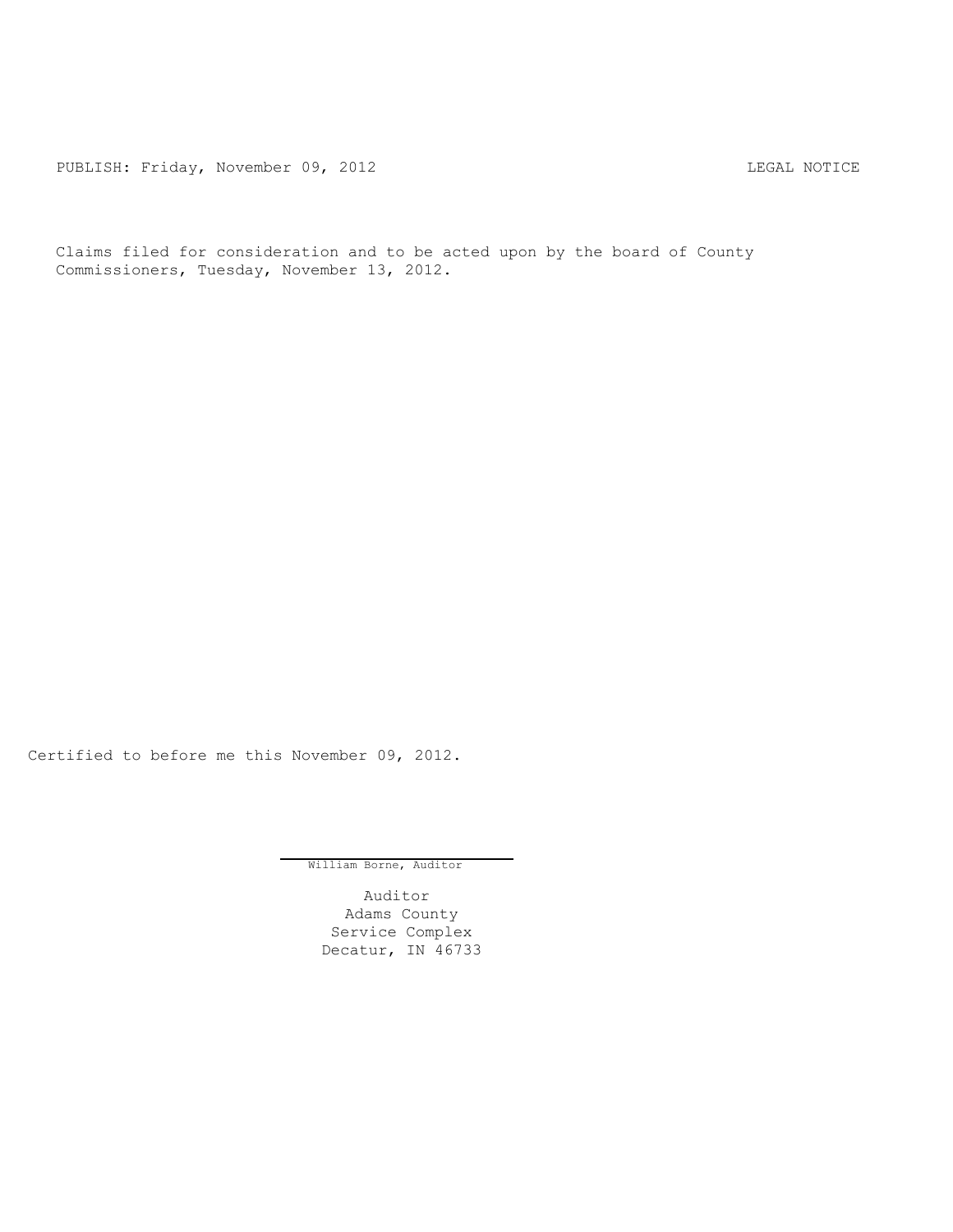

## **Claims Docket for Newspaper Adams County, Indiana**

## For Period: **10/2/2012** to **10/22/2012**

Date Claims to be Paid: **11/13/2012**

*313 W. Jefferson St. Decatur, IN 46733 (219) 724-2600*

| <b>Vendor</b>                        | Amount    | <b>Vendor</b>                            | Amount     |
|--------------------------------------|-----------|------------------------------------------|------------|
| Adams Memorial Hospital              | 47,206.51 | <b>Adams County Treasurer</b>            | 13.10      |
| Indiana Michigan Power               | 2,035.69  | American Planning Associa                | 185.00     |
| Appraisal Research Corpor            | 8,850.00  | Baker And Sons Plumbing &                | 1,508.58   |
| Beam, Longest, And Neff              | 4,413.21  | Berne Ready Mix                          | 421.60     |
| Berne Hardware Company               | 12.80     | Berne Tri-Weekly News                    | 561.02     |
| Hoosier Blue Flame                   | 70.50     | Brateman's, Inc.                         | 2,426.90   |
| Butler, Fairman, & Seufer            | 17,131.25 | Chet's Pest Control                      | 170.00     |
| Cintas Location #338                 | 98.38     | City Of Decatur                          | 6,041.95   |
| Decatur True Value                   | 188.71    | <b>Complete Printing Service</b>         | 51.50      |
| Decatur Daily Democrat               | 183.41    | Decatur Dental Service                   | 417.30     |
| Douglas L. Bauman                    | 132.50    | Kiess, Duane A.                          | 100.00     |
| Erie Haven                           | 1,114.40  | Everett Refrigeration & E                | 230.00     |
| Geneva Police Department             | 16.00     | Gordon Food Service                      | 3,974.54   |
| Drake, Gregory L.                    | 60.00     | Grimm's Auto                             | 131.10     |
| <b>Hilty Builder Supply</b>          | 4.60      | Hilty Engine Service                     | 19.90      |
| Indiana Sheriffs' Association        | 35.00     | Indiana State Police Trai                | 135.00     |
| <b>Innovative Concepts</b>           | 1,561.12  | Janitors Supply Company                  | 160.66     |
| Spaulding, Joe                       | 41.36     | K-Mart                                   | 933.40     |
| Werich, Kelly                        | 71.28     | Kiess Electric                           | 331.00     |
| Legal Directories Publish            | 67.75     | Gresla, Mark S. Md                       | 480.25     |
| Meshberger Brothers Stone            | 5,019.48  | Monroe Water Department                  | 104.34     |
| <b>National District Attorne</b>     | 95.00     | National Oil And Gas                     | 527.85     |
| Nipsco                               | 1,850.26  | Portland Motor Parts, Inc                | 439.63     |
| Quill Corporation                    | 127.18    | Jay County REMC                          | 157.70     |
| Bollenbacher, Rodney G.              | 50.00     | Smitley, Ronnie L.                       | 100.00     |
| Shell Fleet Plus                     | 33.43     | Sherwin-Williams                         | 754.33     |
| <b>Shifferly Dodge</b>               | 350.55    | Stone-Street Quarries                    | 1,665.99   |
| Print Shop                           | 551.85    | Top Supply Company                       | 135.25     |
| Tractor Supply Credit Plan           | 15.98     | Two Brothers Generator Se                | 1,500.00   |
| Wal-Mart / GEMB                      | 372.91    | Welder Services, Inc.                    | 44.40      |
| West Payment Center                  | 895.95    | Witham Toxicology Laboratory             | 1,854.30   |
| Napa Auto Parts                      | 12.71     | CenturyLink                              | 2,499.08   |
| Adams County Automotive Supply, Inc. | 140.62    | Mary Baker                               | 50.00      |
| Angie White                          | 30.80     | Purdue University                        | 733.92     |
| Rekeweg, Shane                       | 29.86     | <b>Bluhm And Reber</b>                   | 345.00     |
| Bauman Upholstery, Inc.              | 85.00     | Nowak Supply Company, Inc                | 250.00     |
| Indiana Assoc. Of Co. Com            | 290.00    | Ray O'Herron Company                     | 195.68     |
| Mary Beery                           | 104.88    | Don Myers Plumbing                       | 892.73     |
| Jackson Oil & Solvents, I            | 454.30    | Deatra M. Peterson                       | 482.14     |
| Caylor-Nickel Clinic, P.C.           | 172.81    | Bob's Locksmith Shop                     | 60.50      |
| Rhonda Kahlert                       | 143.00    | Gopher                                   | 368.67     |
| Boys & Girls Club                    | 3,000.00  | Chad W. Sprunger                         | 947.29     |
| Decatur Ag Center                    | 220.90    | Zurcher's Best-One Tire & Auto Care, Inc | 1,521.70   |
| Hull Brothers, Inc.                  | 28.18     | Angie Hall                               | 19.36      |
| Tom Magnan/Special Needs             | 46.85     | Kristina Buckner                         | 28.60      |
| <b>Charles Tooley</b>                | 60.00     | Benicomp, Inc                            | 195,567.14 |
| Emil W. Meyer                        | 60.00     | Harvest Land Co-op                       | 14,284.23  |
| Koorsen Fire and Security, Inc.      | 92.95     | Wal-Mart                                 | 435.00     |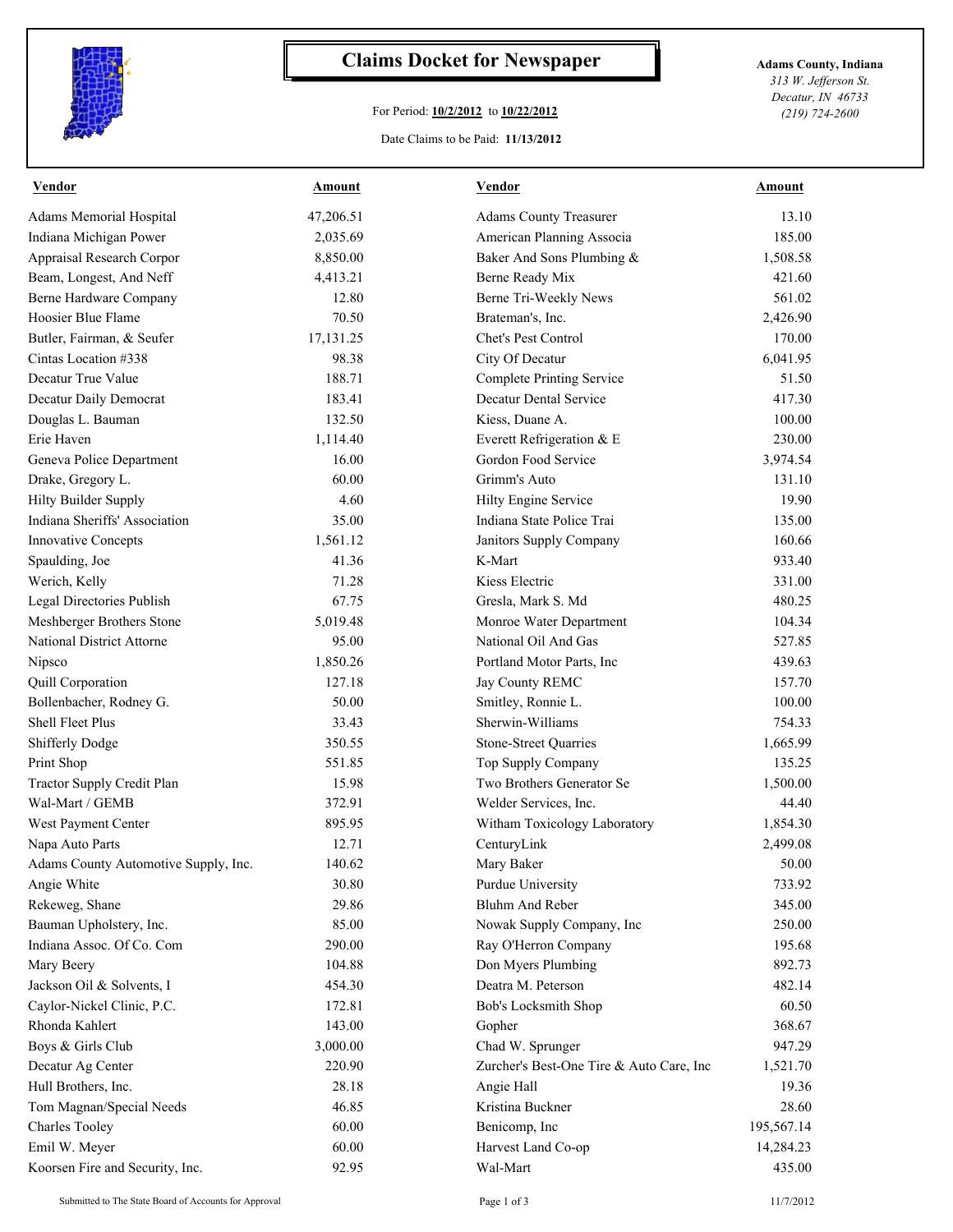| Adam B. Eguia                       | 246.50    | Adams County Truck Repair                | 181.71    |
|-------------------------------------|-----------|------------------------------------------|-----------|
| Advanced Imaging Solutions, Inc.    | 34.65     | OnlyInternet.Net Broadband & Wireless    | 306.00    |
| Hasler, Inc.                        | 297.00    | Treasurer, State of Indiana              | 633.00    |
| <b>Rydin Decal</b>                  | 136.56    | <b>Fastenal Company</b>                  | 272.61    |
| Adams County Sheriff's Department   | 236.00    | Cynthia Everett                          | 12.95     |
| Harvest Land Co-op                  | 987.50    | <b>ERS</b> Wireless Communications       | 1,935.95  |
| Michael G. Werling                  | 281.25    | Troyer's                                 | 2,493.42  |
| Adams/Wells Crisis Center           | 1,150.00  | McKesson Medical - Surgical              | 241.27    |
| <b>Uricks Trucking</b>              | 1,243.00  | <b>GIS Product Solutions</b>             | 7,928.00  |
| Louise M Busse                      | 139.48    | William Borne                            | 1,191.84  |
| Five Alarm Fire & Safety Equipment  | 178.00    | Tri Tech Manufacturing, LLC              | 350.25    |
| PC Mall-Gov                         | 177.00    | Extinguisher Co. No. 1                   | 86.54     |
| Verizon Wireless                    | 2,676.53  | <b>Stationair's Express</b>              | 908.41    |
| SunGard Public Secctor              | 532.50    | Landon Patterson                         | 10.85     |
| ReusserDesign                       | 175.00    | Ian M. Gilbert                           | 31.95     |
| Lutheran Hospital                   | 139.90    | Schwartz Blacksmith, LLC                 | 242.72    |
| Schneider Corporation               | 5,550.00  | Cochran Distributing                     | 75.00     |
| Cintas Location #G64                | 639.52    | LBH Chemical & Industrial                | 865.93    |
| Fort Wayne Medical Laboratory       | 24.00     | Robert E. Rhoades                        | 50.00     |
| Gayla Reinhart                      | 66.67     | Carrie Freeman                           | 82.32     |
| Richard F. Thompson                 | 64.90     | Donna E. Barger                          | 60.00     |
| Office Depot                        | 527.90    | Decatur Ace Hardware                     | 973.17    |
| WM Imaging Solutions, Inc.          | 30.00     | Association of Indiana Counties          | 160.00    |
| Lieberman Technologies              | 2,750.00  | First Response                           | 15.81     |
| Jerry Schwartz                      | 20.00     | O'Reilly Auto Parts                      | 51.26     |
| Phil Eicher                         | 50.00     | Centurylink Communications               | 317.30    |
| Global GOV/ED Solutions Inc.        | 315.51    | Purdue CES Education Fund                | 102.00    |
| Anna Steiner                        | 50.00     | Paperless Business Solutions, LLC        | 250.00    |
| Central Customer Charges            | 615.68    | Treasurer, State of Indiana              | 574.20    |
| Kristy N Stuckey                    | 9.79      | Jerandan                                 | 75.00     |
| Eastern Alliance Insurance Company  | 7,936.50  | 3M Electronic Monitoring                 | 1,510.00  |
| Courtesy Ford                       | 200.99    | Ebberts Seed and Chemical                | 57.38     |
| Confirmdelivery.com                 | 282.25    | The Cellular Connection                  | 64.98     |
| <b>Indigital Telecom</b>            | 4,311.88  | <b>NCTI</b>                              | 246.81    |
| Stop Tech                           | 368.00    | Indiana Dept. of Home Land Security      | 48,588.66 |
| Spanicus, LLC                       | 172.75    | Alicia Bates                             | 125.00    |
| Asphalt Material, Inc.              | 10,902.32 | Drug and Alcohol Consortium              | 40.00     |
| Kent Lehman                         | 60.00     | <b>Walters Plumbing</b>                  | 170.00    |
| Schenkel Shultz Architecture        | 4,796.21  | Gerber & Company Foods, LLC              | 40.00     |
| Super Laundry Equipment Corporation | 978.25    | Parkview Hospital, Inc.                  | 4,077.27  |
| Sherwin - Williams Paints           | 128.17    | Cara Schaefer Wieneke                    | 1,627.45  |
| Co-State Construction Company, Inc. | 69,590.12 | Treasurer, State of Indiana              | 18.50     |
| Commission on Public Records        | 67.79     | Troyer Brothers, Inc.                    | 814.28    |
| Lee Restoration Ltd                 | 43,500.00 | CenturyLink                              | 2,769.92  |
| Cooks Correctional                  | 77.02     | Katie E. Arthur                          | 3,055.55  |
| D. Luginbill Excavating & Tr.       | 840.00    | Big Mikes Armory & Repair, LLC           | 1,375.69  |
| <b>Tiller Sanitation</b>            | 114.00    | AccessLine Communications                | 23.04     |
| Ethan Snyder                        | 420.00    | Acklin Law Office, LLC                   | 2,557.64  |
| Grant Kukelhan                      | 500.00    | Doris Stauffer                           | 600.00    |
| Debra Ann Marshall                  | 2,452.50  | Linda Smith                              | 2,452.50  |
| Robert & Mable M. Pettibone         | 200.00    | Linda S. Brenstuhl                       | 100.00    |
| Cindy Wilson                        | 100.00    | Daniel J. Loshe, Jr. & Diana S. Loshe    | 1,425.00  |
| Wayne M. & Karen S. Porter          | 450.00    | Jacob E.S. Schwartz & Sylvia K. Schwartz | 4,608.33  |
| Andy E.S. & Melinda G. Schwartz     | 4,501.23  | Frederick Bultemeyer                     | 64.02     |
| Better Way, Inc.                    | 194.83    | Lutheran Medical Group LLC               | 2,152.60  |
| Norman's Pest Control Inc.          | 195.00    | Police Technical                         | 700.00    |
| Adolph Kiefer & Associates LLC      | 199.40    | Wayne Asphalt & Construction Co., Inc.   | 6,238.00  |